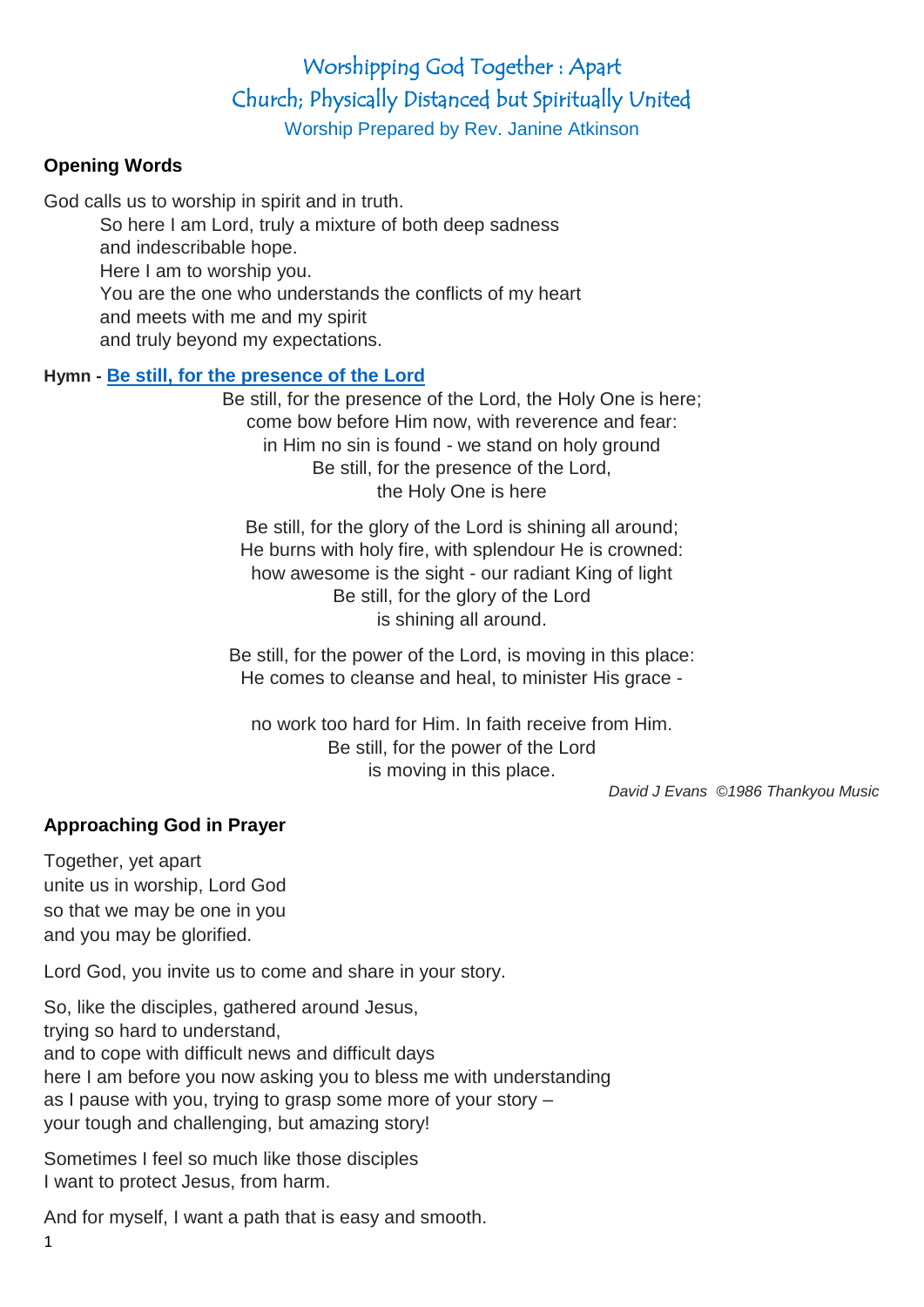But the way of life to which you call us is a challenge.

And yet, Lord God, you do not ask us to do anything without also giving us the resources to cope. You do not ask us to go anywhere you haven't already been. But you do call us to take up our cross.

So we come to you with fear and trembling, yet knowing that ultimately your way is the best way of living not only for us but for the life and flourishing of the world

So Lord, help us.

We confess that we want to follow you, but get easily put off by the twists and turns of the journey. There are times when we are willing to carry the cross, but there are also many times when we want to lay it down and let someone else pick it up. We are willing to speak your word, but sometimes we do so quietly, so that it will not disturb anyone. Sometimes we just want to put your cross on the wall,

so that it's out of harm's way.

Forgive us for our lack of trust in ourselves, in each other, and in you. Help us to learn how to reach out when we are struggling and to open our hearts and minds enough to let you empower us, because, however much we stumble, we want to walk with you.

So, gracious Lord, receive us... receive me as I come with expectations, and with fears; with joys, and with sorrows; with faith, and with doubt. Receive me, challenge me; and grant me your peace.

Join my heart in prayer with the hearts and voices of countless thousands of other people who follow your way as I pray:-

> Our Father, who art in heaven, hallowed be thy name. Thy kingdom come, thy will be done, on earth as it is in heaven. Give us this day our daily bread. And forgive us our trespasses, as we forgive those who trespass against us. And lead us not into temptation, but deliver us from evil. For thine is the kingdom, the power and the glory, for ever and ever. Amen.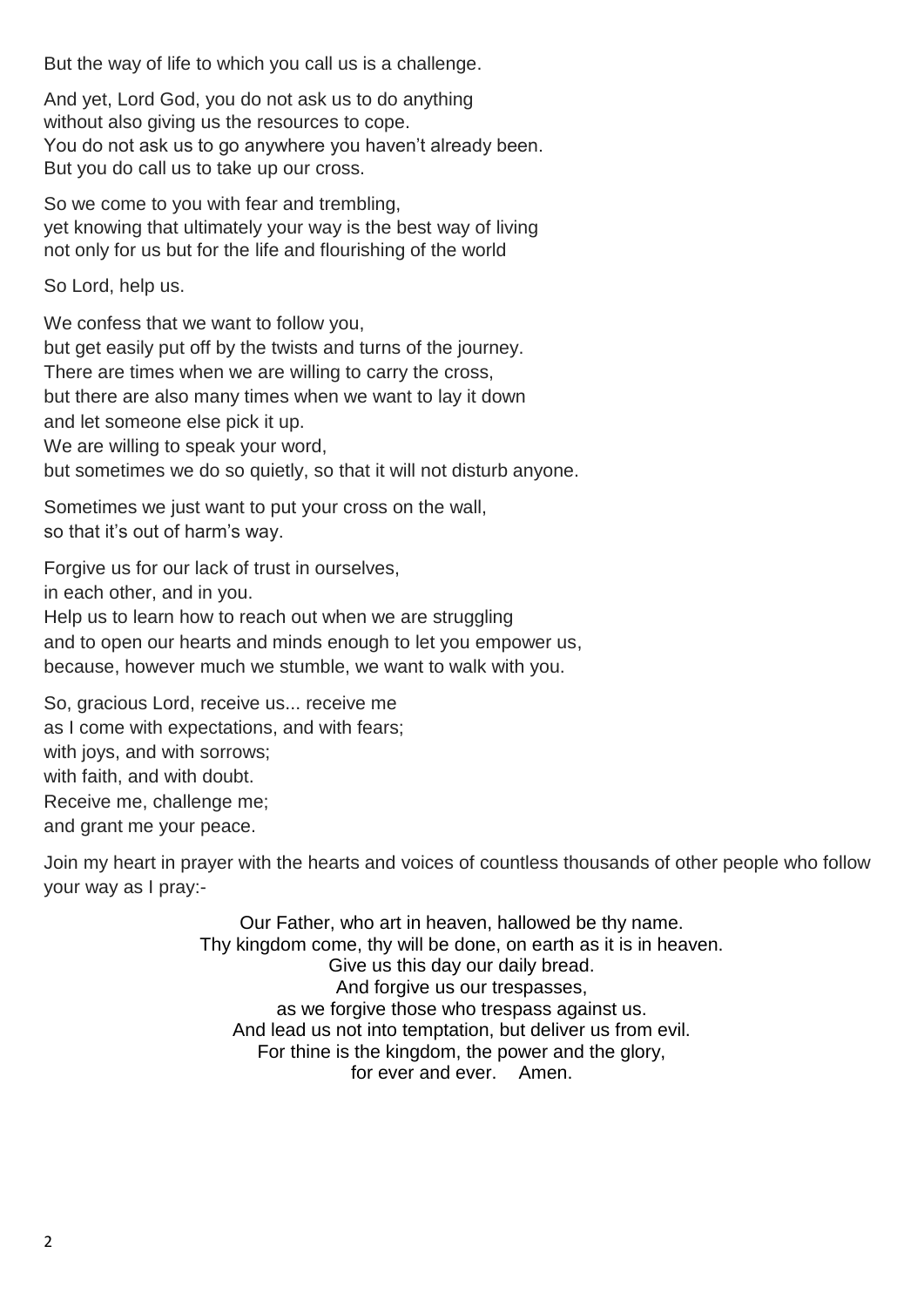

## **Sir Mo Farah – Base Training - A Typical Week**

Below is the typical weekly training schedule for Mo Farah (2011-2014 while training for the 5000m/10,000m races).

It was this training program that Farah used to win double Olympic Gold in the 5000m and 10000m at both the London 2012 Olympic Games and the Rio 2016 Olympic Games The programme involves running up to a maximum of 135 miles (217km) per week with no rest days and two sessions every day but Sunday, when he typically does 22-25 miles (35-40km) at around 5:40 min/mile (around 3:30/km).

#### **Monday**

am: 10-mile recovery run (6:00min/mile pace)

pm: 6-mile recovery run

#### **Tuesday**

am: 4-mile warm-up run; 8-12mile tempo run anywhere from 4:40 to 5:00min/mile pace (depending on altitude and terrain); 3-mile cool-down run

Noon: Strength and conditioning session (1 hour)

pm: 6-mile recovery run

#### **Wednesday**

am: 12-mile recovery run, followed by a massage.

pm: 5-mile recovery run

#### **Thursday**

am: 11-mile recovery run

pm: 5-mile recovery run

#### **Friday**

am: 4-mile warm-up jog; 10x200m intervals (with 200m recovery jogs) on grass in 29 seconds each rep; 10x200m hill sprints at equal effort, walk back down to recover; 4-mile cool-down run.

Noon: Strength and conditioning session (1 hour)

pm: 4-miles easy

#### **Saturday**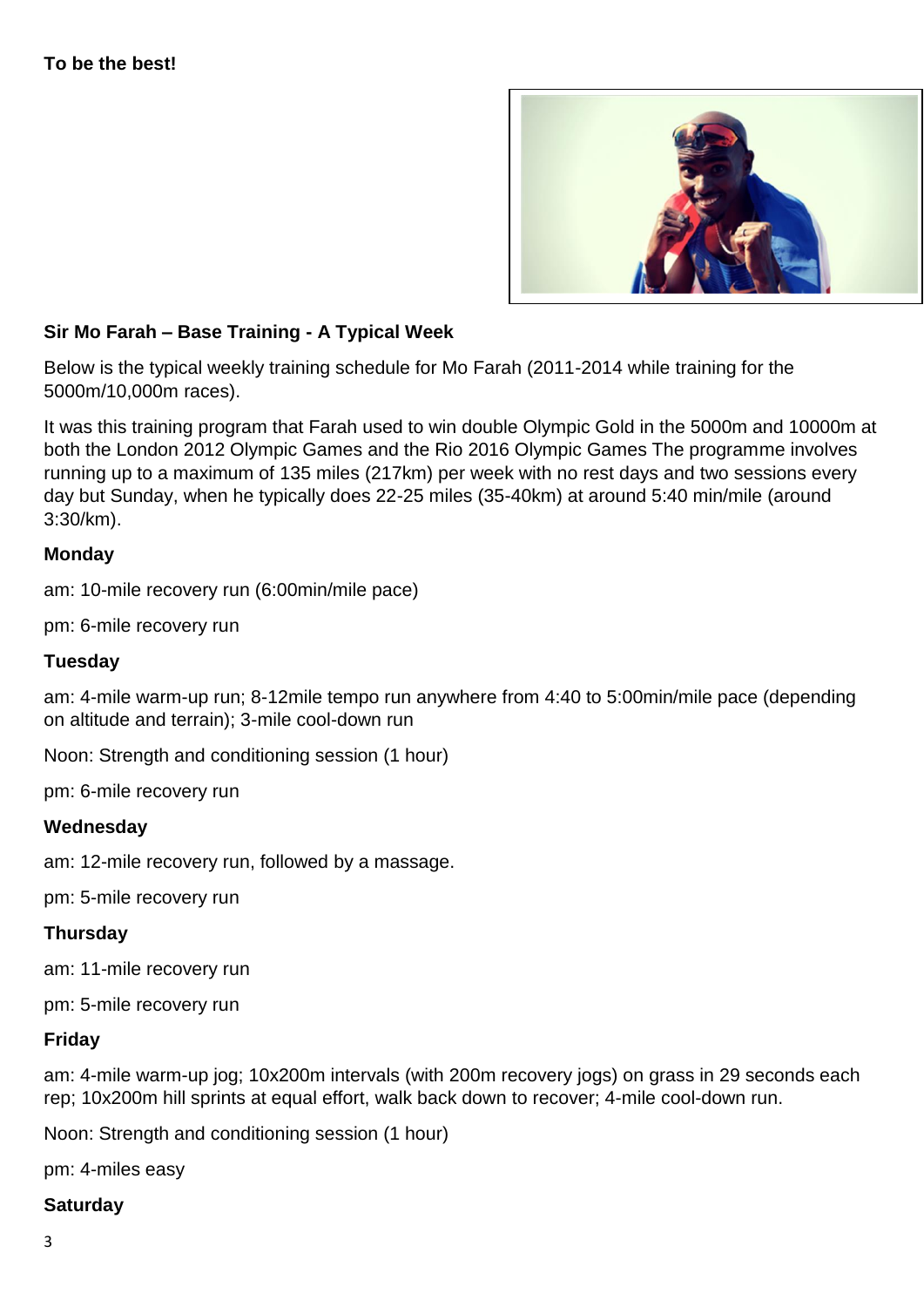am: 11-mile recovery run, massage

pm: 6-mile recovery run

### **Sunday**

am: 22-25 miles, no slower than marathon race pace + 1 minute (for Mo, this means 5:40min/mile)

### **Total Stats:**

- 126-135 miles per week
- 15 training sessions in total
- $\cdot$  2 gym
- 2 massage

*From* <https://www.sweatelite.co/mo-farah-base-training-typical-week/>*25/08/20*

Wow! That's a lot of effort.

I wonder what Mo Farrah and other elite athletes have to forgo and suffer in order to achieve what they want to achieve - to be the best they possibly can be at what they do?

What do you think Mo, and others like him, have had to deny themselves or give up? *Write down your ideas here if you like....*

Listen for God's word to you about how it will be necessary to make sacrifices in order to follow Jesus' way.

#### [Matthew 16: 21 -](https://www.biblegateway.com/passage/?search=Matthew+16%3A+21+-+28&version=NIV) 28 **Jesus**

#### **predicts his death**

### *<sup>21</sup> From that time on Jesus*

*began to explain to his disciples that he must go to Jerusalem and suffer many things at the hands of the elders, the chief priests and the teachers of the law, and that he must be killed and on the third day be raised to life.*

*<sup>22</sup> Peter took him aside and began to rebuke him. 'Never, Lord!' he said. 'This shall never happen to you!'*

*<sup>23</sup> Jesus turned and said to Peter, 'Get behind me, Satan! You are a stumbling-block to me; you do not have in mind the concerns of God, but merely human concerns.'*

*<sup>24</sup> Then Jesus said to his disciples, 'Whoever wants to be my disciple must deny themselves and take up their cross and follow me. <sup>25</sup> For whoever wants to save their life will lose it, but whoever loses their life for me will find it. <sup>26</sup> What good will it be for someone to gain the whole world, yet forfeit their soul? Or what can anyone give in exchange for their soul? <sup>27</sup> For the Son of Man is going to come in his Father's glory with his angels, and then he will reward each person according to what they have done.*

*<sup>28</sup> 'Truly I tell you, some who are standing here will not taste death before they see the Son of Man coming in his kingdom.'*

*Keep a silence for reflection........*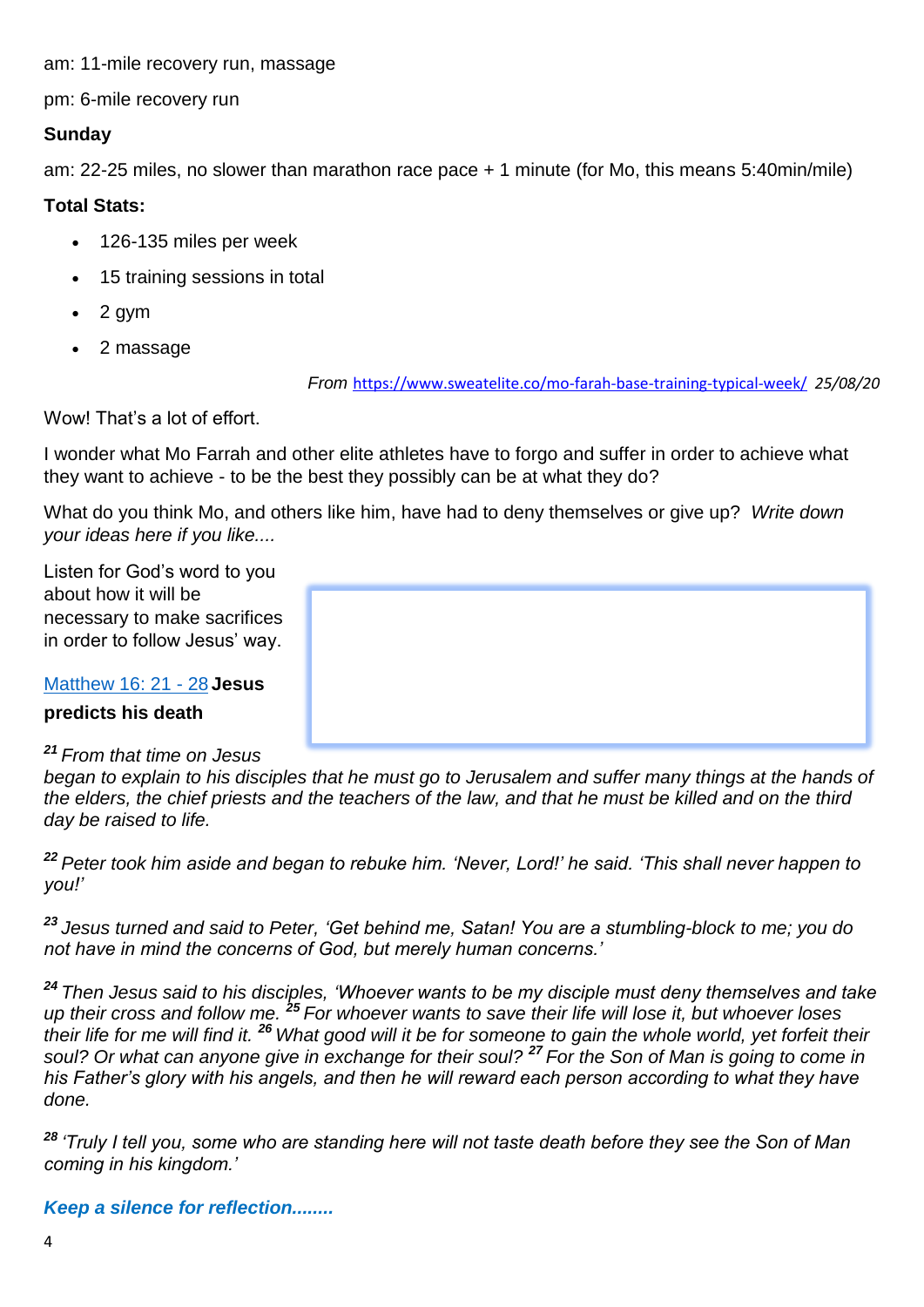What might I need to deny myself or give up in order to truly follow Jesus?

#### **Hymn - I want to walk with Jesus [Christ](https://www.youtube.com/watch?v=nB9tJGdIMwQ)**

I want to walk with Jesus Christ all the days I live of this life on earth, to give to him complete control of body and of soul:

*Follow him, follow him, yield, your life to him, he has conquered death, he is King of kings. Accept the joy which he gives to those who yield their lives to him.*

I want to learn to speak to him, to pray to him, confess my sin, to open my life and let him in, for joy will then be mine:

*Follow him, follow him….*

I want to learn to read his word, for this is how I know the way, to live my life as pleases him, in holiness and joy:

*Follow him, follow him….*

I want to learn to speak of him; my life must show that he lives in me, my deeds, my thoughts, my words must speak of all his love for me:

*Follow him, follow him….*

O holy Spirit of the Lord, enter now into this heart of mine, take full control of my selfish will and make me wholly thine:

*Follow him, follow him….*

*C Simmonds, 1964\* Copyright © C. Simmonds*

#### *Reflection*

I wear a cross pretty much all the time. People like my cross and it's a good conversation starter whenever people comment on it.

I tell them that it's like my faith journey, it has twists and turns in it; times when I've 'wandered off' the path. But yet if you take the base of the cross as my starting point, it always returns to the central point and heads onwards and upwards in the right direction! And often then people tell me about the twists and turns in their own relationship with God.

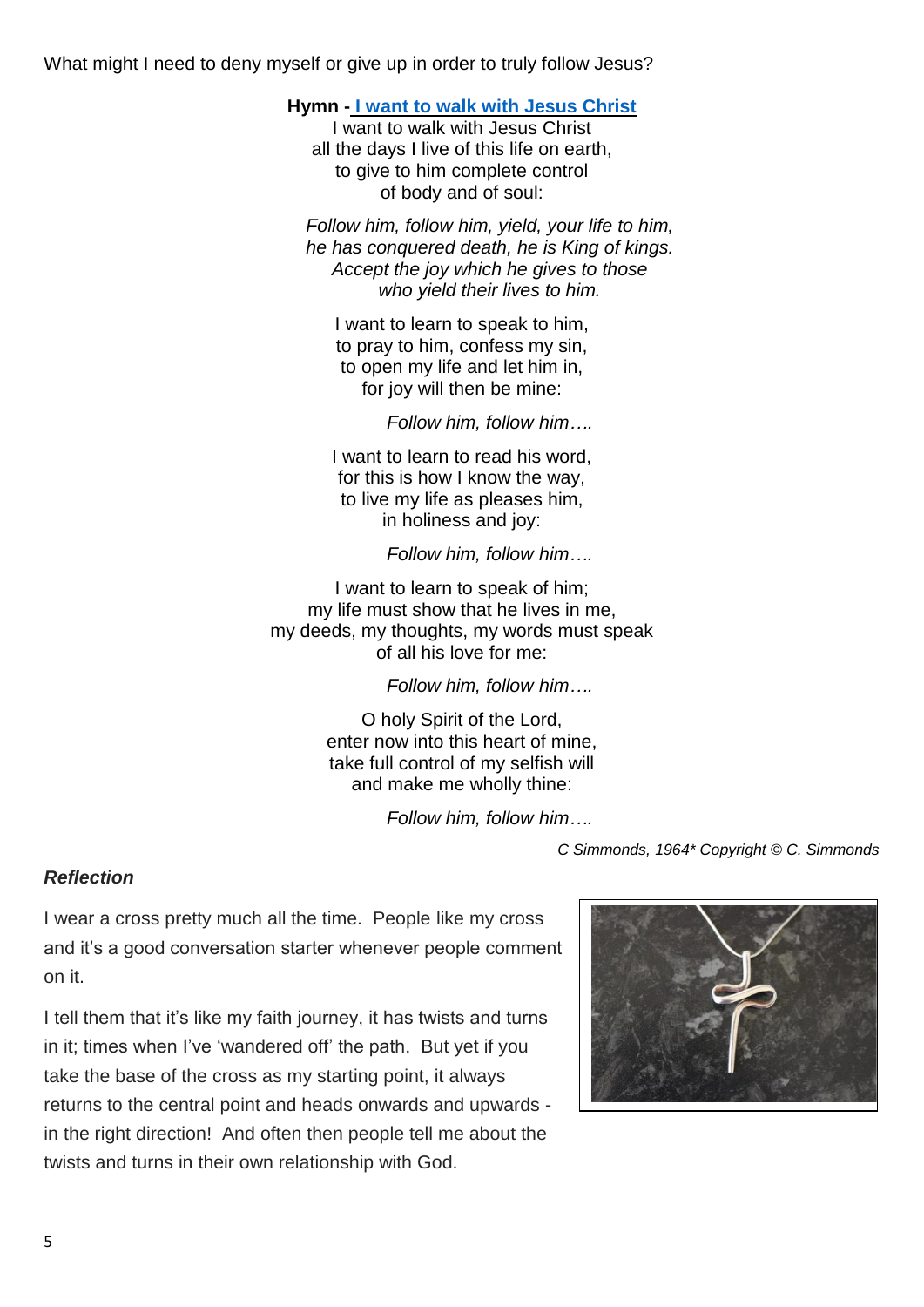For many people the cross is little more than a piece of jewellery, or a symbol at the front of a church, or something to ward off vampires!

But the cross has real meaning. It meant rejection and suffering for Jesus. And if we *follow* Jesus there is a real possibility of rejection and suffering for us, because Jesus' ways are still out of kilter with the world's ways and establishment ideals - the first being last and the last being first, and all that. And this way that is at cross purposes with 'worldly' ways is the way we are to follow. Jesus asks us for a basic decision to put following him, by word and action, ahead of our own desires and interests.

Now, Peter must have been pleased with himself, he was star pupil when he proclaimed that Jesus was the long-awaited Messiah. But for Peter the Messiah was the one who would save Israel from Roman rule and oppression. Peter's idea of the Messiah was a conquering hero who would lead his army (which of course would include Peter and the other 11) to drive the Romans out and take back the land for Israel. A new king David, a mighty one to slay the 'Goliath' - the giants - of the day.

### Jesus says no!

Being the Messiah is about restoring the world to a relationship with God, getting relationships with God and with each other back into kilter with the way God intended when God created - and that isn't going to go down well with the people who have done very nicely, thank you, out of religious regulation, ritual and rhetoric. Jesus has ruffled feathers, and Jesus knows that this feather ruffling is going to continue apace and become more intense, intrusive and intentional.

Peter's confession of his realisation that Jesus is the Messiah was a 'divine' revelation, but Peter's natural reaction to all this 'cross talk' was all too human. What Jesus describes seems like a wretched end for God's Messiah. So, Peter becomes a stumbling block to Jesus, he's unable to appreciate the fullness of what Jesus is saying and risks tripping Jesus up.

And Jesus is effectively back in the wilderness being tempted to give up his ministry, avoid the rejection and suffering by taking an easier path. And it's Peter who is the tempter, the devil, the Satan. In a moment of weakness might Jesus succumb to the temptations to have the kingdoms of the earth?

But Jesus' way is the way of the cross, not the way of the world.

This first mention of the cross seems likely to relate, not specifically to the 'physical' one Jesus will eventually lift, but to his suffering. Jesus is using crucifixion and the cross as a metaphor for suffering and a cruel death, crucifixion being the most demeaning of all executions.

And the way of suffering is the one that anyone who wants to follow Jesus must take up. There is a real risk of suffering if we *truly* follow Jesus, his teaching and his example. We will be unpopular, we will ruffle feathers; to walk Jesus' way can, and for many people does, lead to real struggle and suffering.

But despite the suffering of truly following Jesus, whose message (and therefore our message) is *dangerous* in self-serving societies there is also the reward of hope, of finding the only *truly* rewarding life. It is not in clinging to the things that matter to us, the insights we have gained – even though they may have come from God – or the place we have carved out for ourselves in the world that our hope lies. All those things result in us forfeiting our lives. It is in losing everything that we find what we long for.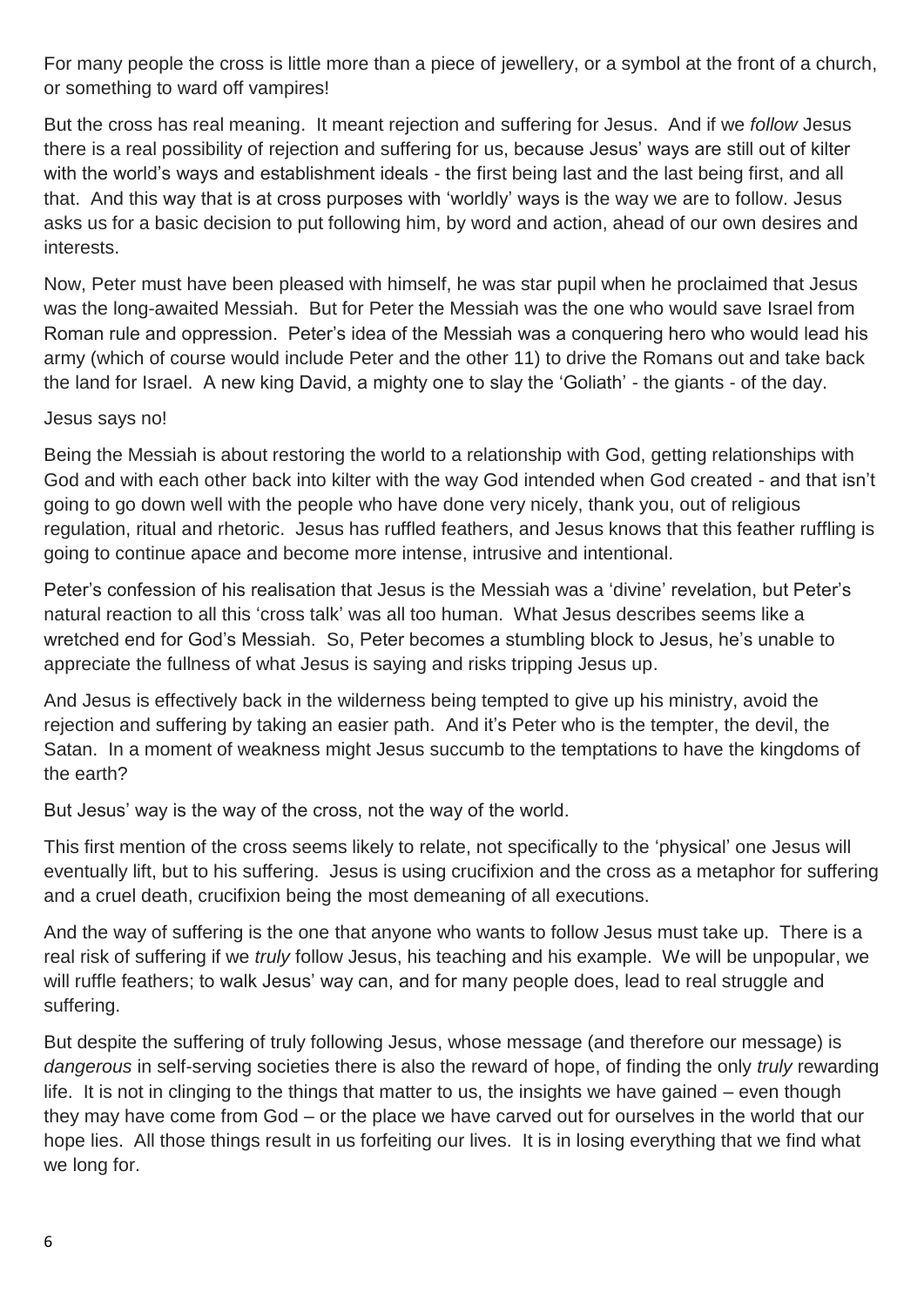Jesus' cross and our cross is the cost of following the counter story to the one trumpeted by the world - the contrasting story of a world ordered according to God's calling and Jesus' leading.

Carrying the cross will mean different things for different people as we speak truth to power, enabled by God's Spirit. It depends on our circumstances, we all have our own context, talents and interests skills that match God's Kingdom's job description.

The cross is inconvenient, it's not for decoration in church or to wear at your neck. It's the inconvenient truth that loving the world that God created is costly for those who live for themselves and fruitfulness for those who the world sees as 'less than'.

Jesus' was the King but his destiny was a bloody journey to the cross, through rejection, suffering and death to resurrection.

People captivated by Jesus' message of sacrifice, suffering and hope have changed the world for the better, they have given up the privileges of life to attain something much better.

The Christian road has a destination. It is not just a journey of suffering. Faithful following will be gloriously and lastingly worthwhile. Jesus will honour the commitment his disciples make to him.

Christian hope is God's love stretched out on a cross and present for eternity. We will 'find our life' in time and eternity.

*'Carrying your cross means directing yourself to Jesus as your model for living... Self-denial means knowing Christ alone, instead of yourself, and watching him... rather than looking at the road'.* 

# *(Ulrich Luz)*

# **Whoever wants to be my disciple must deny themselves and take up their cross and follow me**

This doesn't sound very comfortable. It's not just a nice bit of religion on the side.

### **Whoever wants to be my disciple must deny themselves and take up their cross and follow me**

This doesn't make for easy living. It's not about looking after number one.

## **Whoever wants to be my disciple must deny themselves and take up their cross and follow me**

This is not the careless option.

It's not just giving God the occasional thought.

# **Whoever wants to be my disciple must deny themselves and take up their cross and follow me**

This is not chill-out Christianity. It's not about casual, lazy-living, hobby-status Jesus following.

# **Whoever wants to be my disciple must deny themselves and take up their cross and follow me**

This is passionate, come what may, sacrificial, revolutionary obedience, self-denying, cross-carrying, follow Jesus whatever the cost.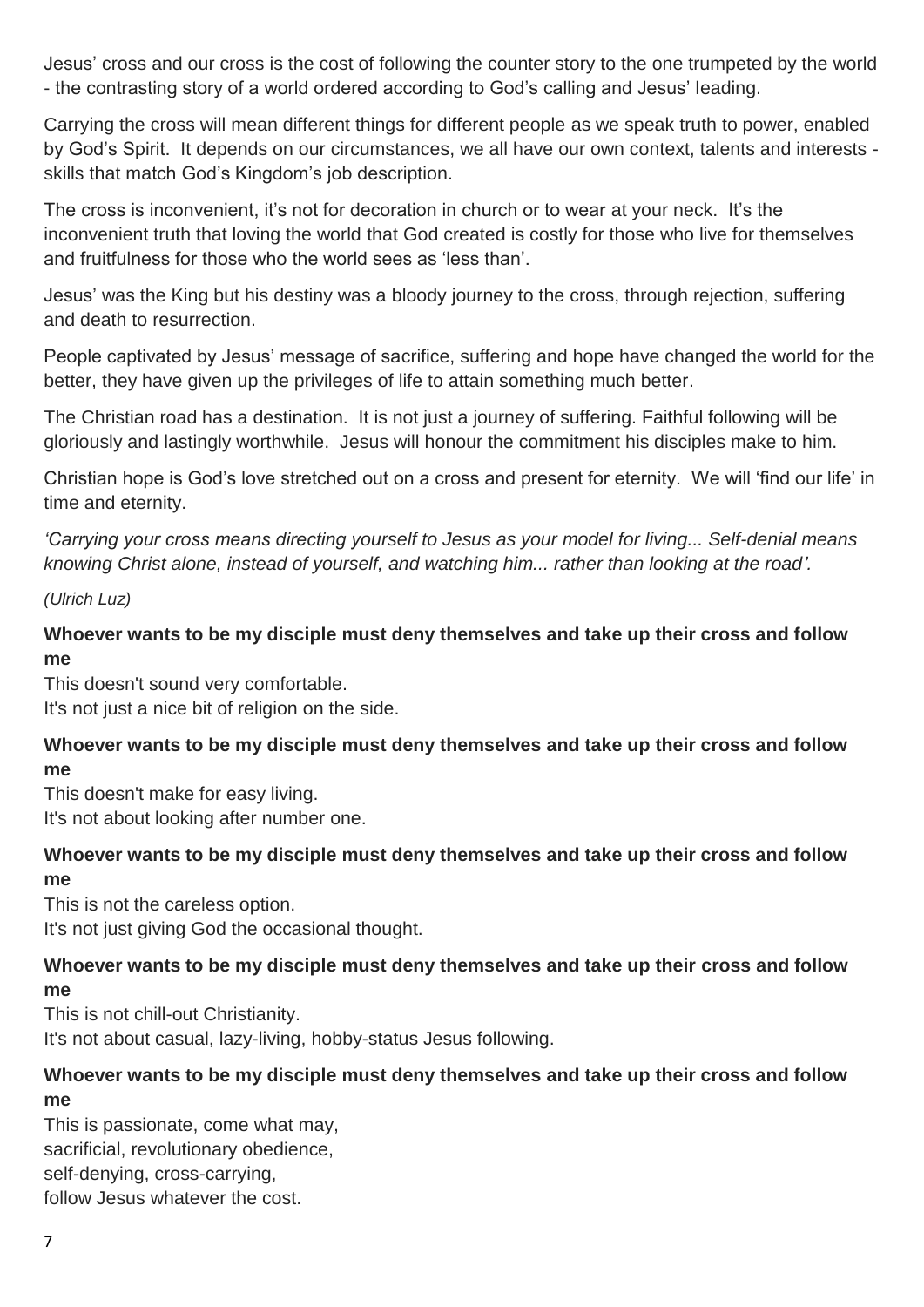# **Whoever wants to be my disciple must deny themselves and take up their cross and follow me**

Dear God, please show us what that looks like in this comfort-seeking, leisure-loving self-serving culture.

So, show us what it means for us, today. **Amen.**

### **Hymn – [Father,](https://www.youtube.com/watch?v=Qd_K44OAvAM) hear the prayer we offer**

Father, hear the prayer we offer; not for ease that prayer shall be, but for strength that we may ever live our lives courageously.

Not for ever in green pastures do we ask our way to be; but the steep and rugged pathway may we tread rejoicingly.

Not for ever by still waters would we idly rest and stay; but would smite the living fountains from the rocks along our way.

Be our strength in hours of weakness, in our wanderings be our guide; through endeavour, failure, danger, Father, be thou at our side.

*Love Maria Willis (1824-1908) and others*

#### **Holding the World in Prayer**

Lord God,

you reproached Peter because he had only human concerns; and we can empathise with Peter because he just wanted to protect the one he loved. So, we lift before you in prayer people the world over who do whatever they must to protect the people they love.

You call us to follow your way even when the going is tough and for some people following your way is dangerous. So, we hold before you all who are persecuted for their faith, those who take up their cross everyday not knowing when their faith will end in suffering or sacrifice. And we lift before you in prayer those who work tirelessly to address the wrongs and injustices of the world.

We hold before you in prayer and love those who carry the cross of anger and abuse, those who carry the cross of pain and suffering, those who carry the cross of isolation and loneliness, those who carry the cross of grief and mourning,

We hold before you people who do not understand the *meaning* of the cross for *their* lives, even though they might *wear* it,

those who do not know how much difference knowing the depth and breadth of your love can make in their lives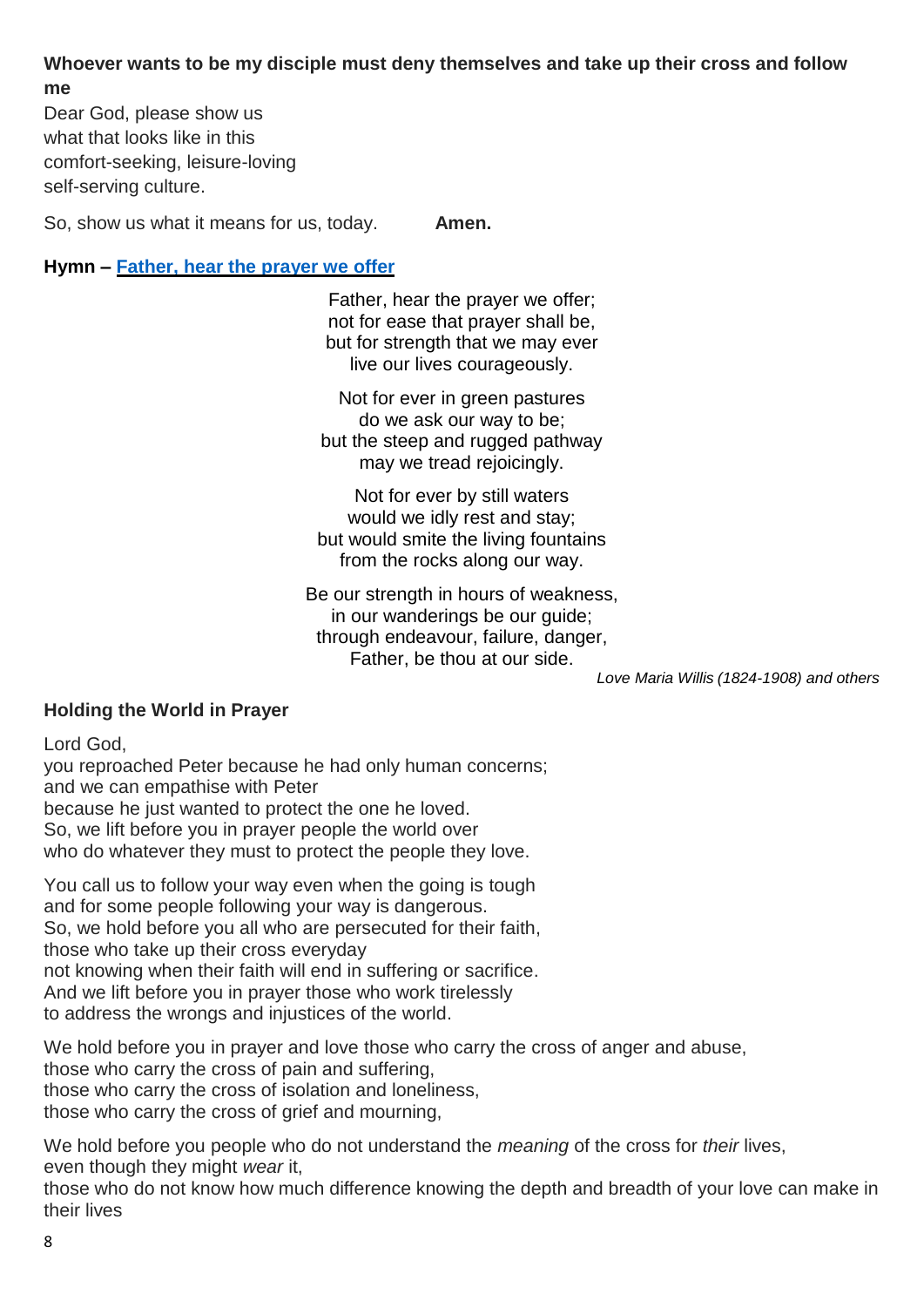when they make room for you to work with them.

And we lift before you all those people we know who need to know the power of the cross expressed in your love and encouraging word.

### **Keep a silence for remembering......**

Living and loving God, help us to find wise words to help and to heal enable and encourage us and all your children, as we seek to take up our cross and to follow you faithfully.

We ask all our prayers in Jesus' saving and redeeming name Amen

#### **Hymn - Will you come and [follow](https://www.youtube.com/watch?v=pnXOEUS7BBM&t=30s) me**

Will you come and follow me if I but call your name? Will you go where you don't know and never be the same? Will you let my love be shown. will you let my name be known, will you let my life be grown in you, and you in me?

Will you leave yourself behind if I but call your name? Will you care for cruel and kind and never be the same? Will you risk the hostile stare. should your life attract or scare, will you let me answer prayer in you and you in me?

Will you love the 'you' you hide if I but call your name? Will you quell the fear inside and never be the same? Will you use the faith you've found to reshape the world around, through my sight and touch and sound in you and you in me?

Lord, your summons echoes true when You but call my name. Let me turn and follow you and never be the same. In your company I'll go where your love and footsteps show. Thus I'll move and live and grow in you and you in me.

Graham Maule & John L. Bell. Copyright © 1987 WGRG, Iona Community.